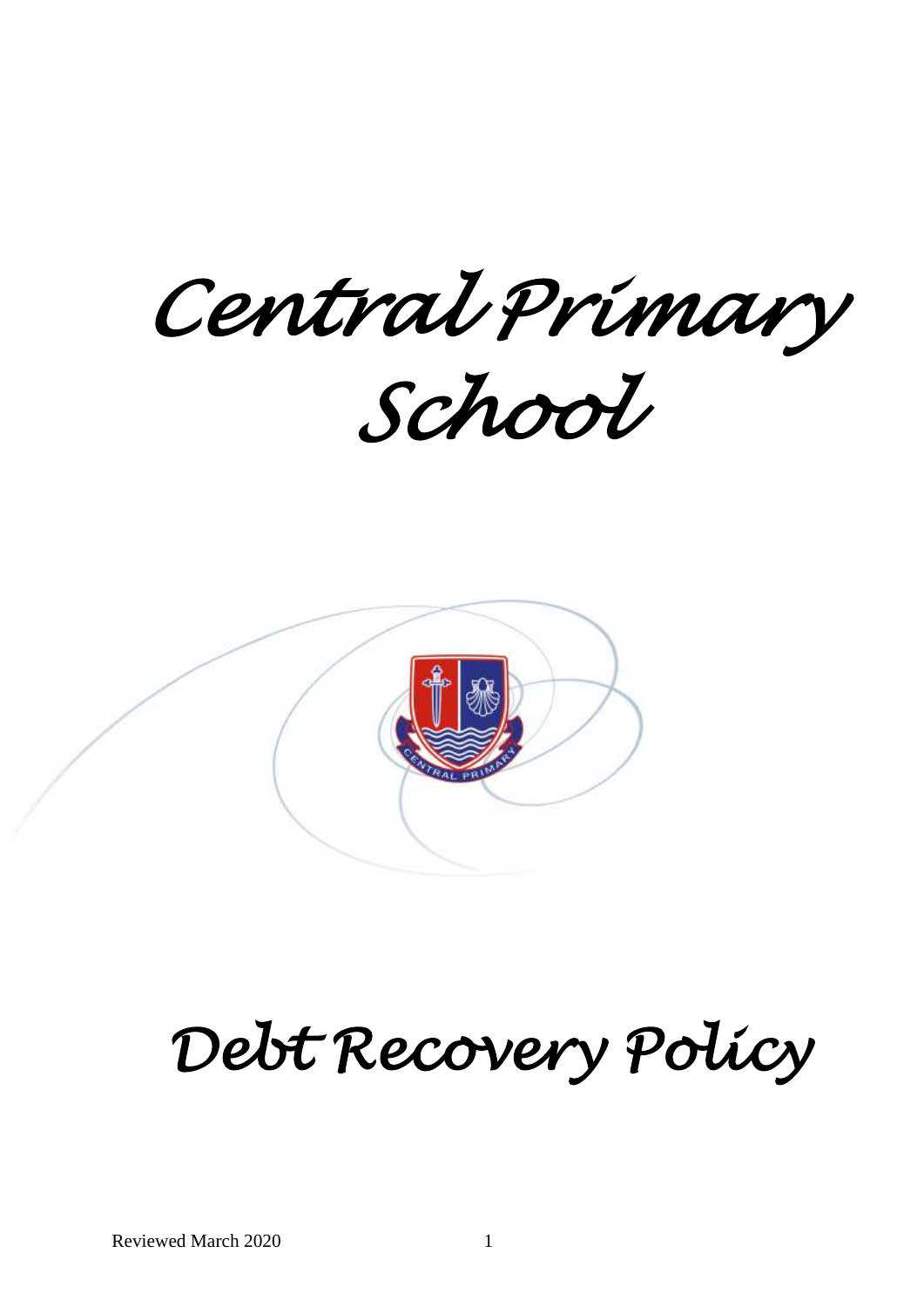# **General requirements**

Central Primary School will take all reasonable measures to vigorously collect debts as part of its management of public funds. A debt will be written off only after all reasonable measures (commensurate with the size and nature of the debt) have been taken to recover it.

Central Primary School's debt recovery policy will observe the relevant financial regulations and guidance set out in the Financial Handbook for Schools and any other legal requirements. In particular:

- The Governing Body will not write-off any debt belonging to the school which exceeds £500. Any sums above this will be referred to the Director of Children Schools and Families for approval and the formal agreement of the County Council's Finance Director obtained before writing-off. (If any debtor has a number of debts which together exceed the write-off limit then these will be treated as a total amount).
- A formal record of any debts written off will be maintained and this will be retained for 7 years (the form of this record is specified below and set out in Appendix C).
- Central Primary School will not initiate any legal action to recover debts, but will refer any debts which it has not been able to collect (unless a decision to write-off the debt is demonstrably a reasonable course of action) to the County Secretary to consider taking legal or other action to recover the debt.
- For parents and carers there will be a £50 limit on the amount of debt before this is referred to the local authority. Parents will be advised to pay in advance to avoid any debts collecting.
- The school will NOT write-off any debt belonging to the County Council or another party, e.g. debts for school meals. If in doubt as to the appropriate action to collect any such debts the school will seek advice promptly from officers of the County Council.

# **School staff are expected to follow the following procedures to secure the collection of all debts.**

# **Recording of goods or services supplied where payment is not received in advance or 'at the point of sale'.**

A record will be kept of all such supplies that details what was supplied, the value, the date(s) and the identity of the 'debtor', e.g. child, parent, hirer, etc.

Where invoices are raised these should state the date by which payment is due.

In all other cases correspondence with parents, etc. should indicate the maximum period that the school regards as reasonable before payment is overdue, e.g. contributions for a school trip should be received by, payment for items purchased should be sent to the school office by, etc.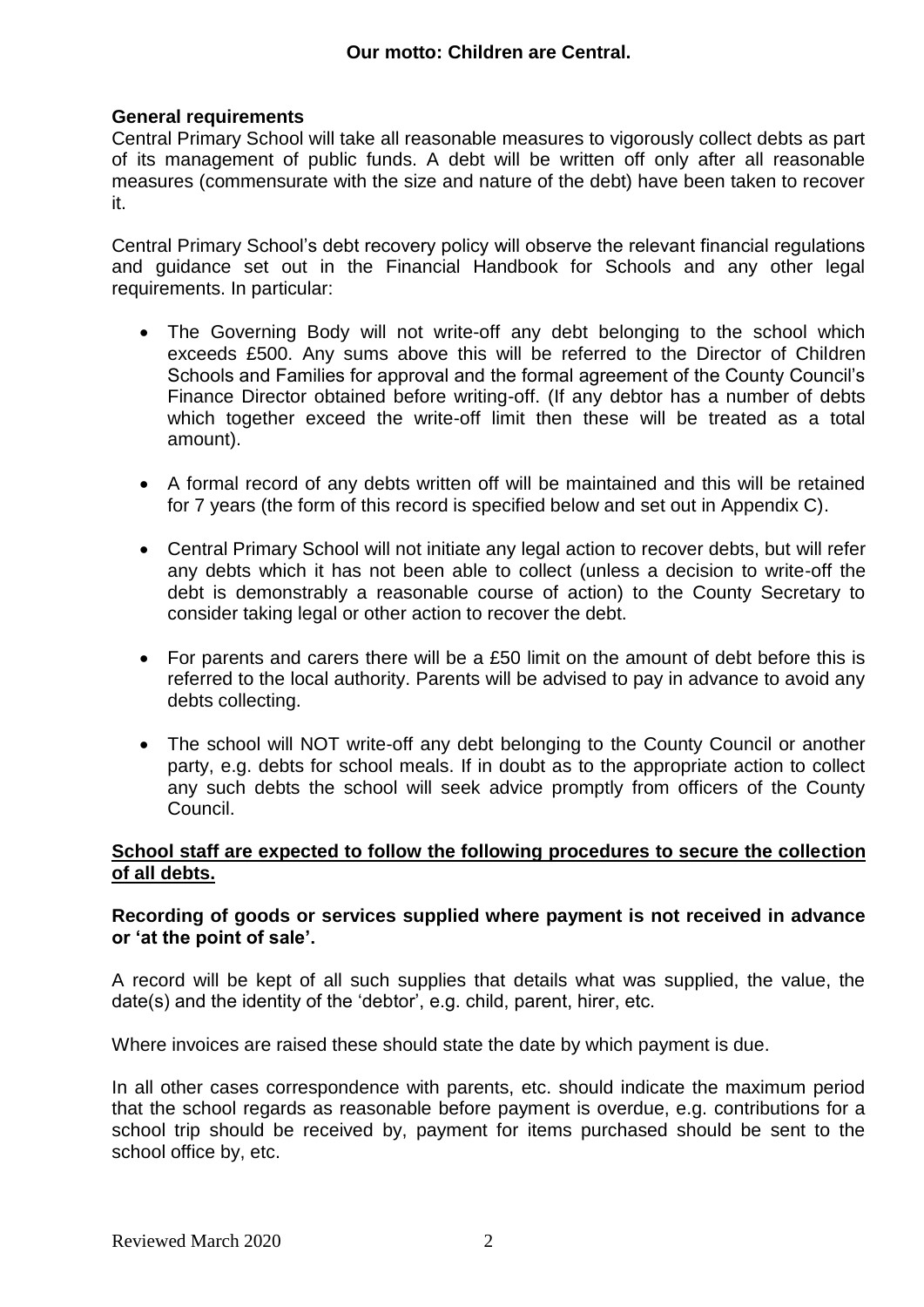The Headteacher should determine what the reasonable 'credit period' is if this is not otherwise specified, e.g. the governors may stipulate the maximum settlement period for school lettings in a separate 'premises hiring policy'.

# **Initial reminders**

Initial reminders may be informal and made either in person (when a parent comes to collect/drop off the child) or by telephone. Normally, the secretary will undertake this having built up a good relationship with the parents.

# **First reminder letter**

A formal reminder letter should be issued after '2' weeks from any informal reminder / the date of supply, *e.g. two weeks*. *If action is to proceed further, it is necessary to prove that all reasonable attempts have been made to recover the debt, and that these attempts have been made in a timely manner, i.e. at the time that the debt first became overdue*.

# **Second reminder letter**

A second reminder letter will be issued in '2' weeks after the First reminder letter.

# *Using reminder letters*

*Should a debt need to be taken beyond two reminder letters, formal written evidence may have to be produced. It is therefore important that two, written reminders are sent. Details of all reminders, whether verbal or in writing, should be maintained. Where a letter is issued, a copy must be retained on file*.

#### **Failure to respond to reminders / settle a debt**

If no response is received from the reminders issued, a letter will be sent to the debtor advising them that the matter will be referred to the County Secretary's Department, Legal and Administration.

At the discretion of the Governing Body / Finance Committee etc. the debtor may be advised that they will be required to pay in advance for all future supplies or the supply will no longer be available to them. This decision and its basis will be recorded.

#### **Negotiation of repayment terms**

Debtors are expected to settle the amount owed by a single payment as soon as possible after receiving the first 'overdue reminder'.

If a debtor asks for 'repayment terms' these may be negotiated at the discretion of the Headteacher / Finance Committee. A record of all such agreements will be kept. A letter will be issued to the debtor confirming the agreed terms (unless this not judged necessary). The settlement period should be the shortest that is judged reasonable.

The Headteacher / Finance Committee will decide whether any debtor who has been granted extended settlement terms will not be offered any further 'credit' and will be required to pay in advance in future.

#### **Costs of debt recovery**

Reviewed March 2020 3